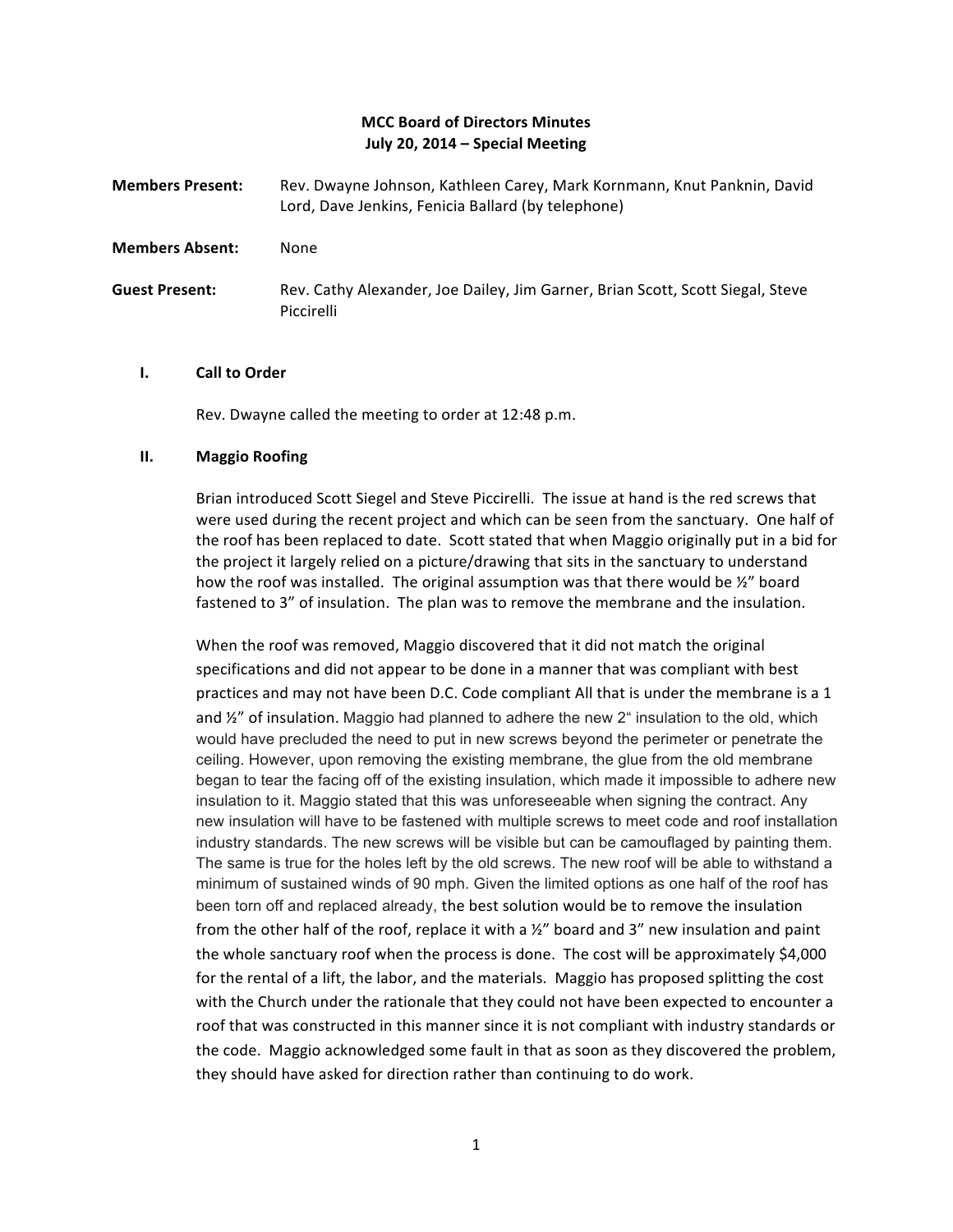David Lord moved to approve up to an additional \$2,000 from capital projects for the cost of painting the roof to camouflage the fasteners. This is with the understanding that Maggio will match MCCDC's contribution and cover any amount in excess of this limit. Maggio will be authorized to match the work on the second half of the roof with what was one on the first half to ensure overall consistency. Kathleen seconded the motion and the motion was approved unanimously.

With the respect to the flat roof, Maggio noted that \$6,000-\$7,000 in repairs are needed and opined that the work performed by Uncle Skeeter was poorly done. The reason we continue to experience leaks is that the material used is difficult to adhere to flashing and that where the material must be sealed to other surfaces, such as at the air conditioning unit, the quality of the work failed to adequately seal it and water is seeping in.

## **III. 472 Project**

Two companies are coming out to look at the project Monday, July 21, 2014 and Tuesday, July 22, 2014 to give us their perspective on options moving forward. This includes a smallsized contractor and a large-sized contractor. Pinkney Services has offered to put the wall back up prior to receiving additional payment, but would expect the change orders to be approved at that time. No decision has been reached on this proposal.

## **IV. Executive Session**

David moved to enter executive session with Rev. Cathy as an excepted guest. Kathleen seconded the motion. Mark subsequently moved to exit executive session. Kathleen seconded the motion and the Board approved the motion unanimously.

#### **V. Minister of Arts Position**

Kathleen moved to extend a job offer to Michael Fisher at a pro-rated annual salary of \$42,000 per year plus benefits, with this salary to remain unchanged through 2015. Mark seconded the motion and the Board approved the motion unanimously.

## **VI. Estate of Howard Brown**

David Lord moved to adopt the following resolution with respect to processing the stock claims through Ameriprise Financial involving the estate of Howard Brown. Under this resolution David Lord will be the authorized signatory with respect to these transactions involving Ameriprise Financial:

#### BE IT RESOLVED THAT:

1. Each authorized signer shall have the authority to sign and transact on behalf of the entity, and to bind and obligate the entity, to the same extent as an account owner would, consistent with the relevant product and account opening documentation and restrictions.